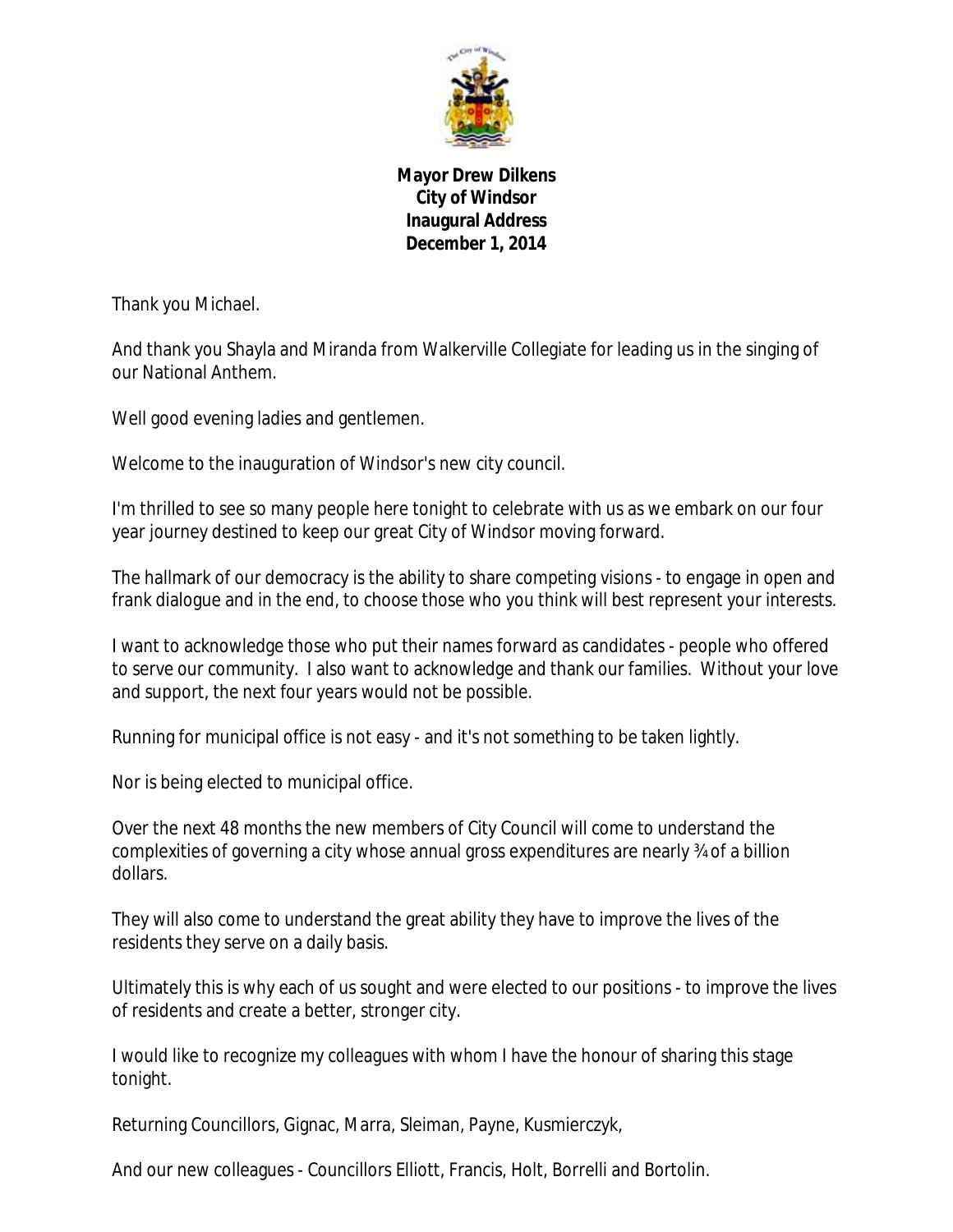-2-

Together, with you, the 11 of us will work collaboratively to build on the success that past city councils have created for our community.

Today, because of the discipline and actions taken over the past 11 years we are starting from a position of strength.

Our city's financial picture has improved dramatically over the past decade and has positioned us well as we move forward.

Our debt which was projected to rise to \$370m is on its way to \$65 million dollars.

Our reserves - that is, the cash we have in the bank for rainy days - was once non-existent. We are now past \$140 million.

Some have questioned why we wouldn't use the reserve funds to pay down our debt further. The answer is - we have paid down all callable debt. That is, any debt that is possible to repay early - we have.

So why does this matter?

Well our bond rating agency - Standard and Poors - rates our city's financial health so that lenders have a benchmark when evaluating our risk and the corresponding interest rates they charge the city. The better the rate, the lower the interest charges and the more money we have to reinvest in our community instead of paying the bank.

Today we have a solid AA rating. S&P has acknowledged the strong financial position of our city but has cited economic diversification as an area for improvement. This was something the past council worked on extensively and were successful in starting. However, there is more to do. The job is not complete.

Over the next four years our council will continue to pursue a more diversified economy.

We will take advantage and exploit our geographic location, strategic assets and low cost of doing business.

We have spent a lot of time and energy and we've made significant investments developing opportunities at Windsor International Airport.

We can't back down now or move away from those opportunities.

We must continue to nurture and support those projects and employers which are still growing.....

To maximize their potential for job creation in our community.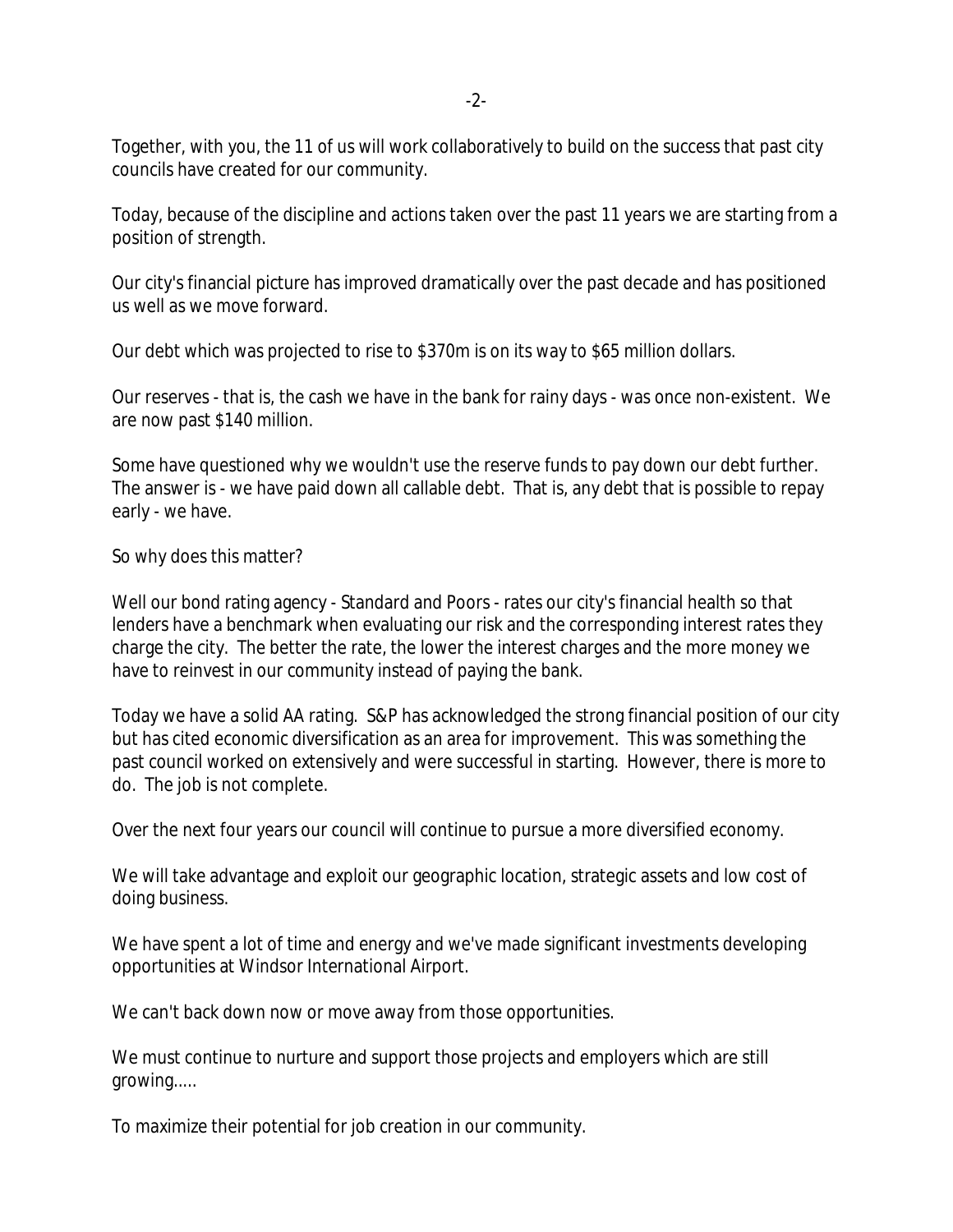Employers like Premier Aviation who have much more to offer.

More jobs and greater diversification.

We must also focus attention on the new multi-modal cargo hub which is currently under construction.

Fedex plays a central role as our anchor tenant but the potential of this project is far greater than one organization.

The University of Windsor will also play a central role in developing this facility as a research centre for security and logistics management.

Our role will be to continue to seek out relevant players - businesses - who are looking to be a part of the economic development opportunities provided at this cluster - in turn creating jobs in our City.

There is no doubt that job creation is crucial for our community.

Like many others in this theatre tonight - I want for my family what you want. To be able to support my kids in their academic pursuits so that they have the possibility of gainful employment in Windsor if they so choose.

But as important to our city as job creation is - it too is essential to retain the jobs and employers that exist today.

Do not overlook or undervalue the efforts required to sustain our primary industries. The direct jobs and indirect jobs associated with these industries comprise the backbone of our community.

During the campaign, I made a commitment on day one to reach out to the Presidents of Chrysler Canada and Ford of Canada – Reid Bigland and Dianne Craig. Earlier today I did just that. Calls are scheduled later this week with both CEO's. I want to assure them of our recognition of the importance of both companies to this city and of our commitment to work with both of them to ensure their future success, growth and investment in the City of Windsor.

As your Mayor and as your elected voices, we will do all that is required - all that is possible and all that is necessary to sustain vibrant automotive and manufacturing sectors in our community.

This includes continuing to create a business friendly environment that supports our local employers.

One of the important elements in that regard and something completely within our control are the property tax rates set by City Council.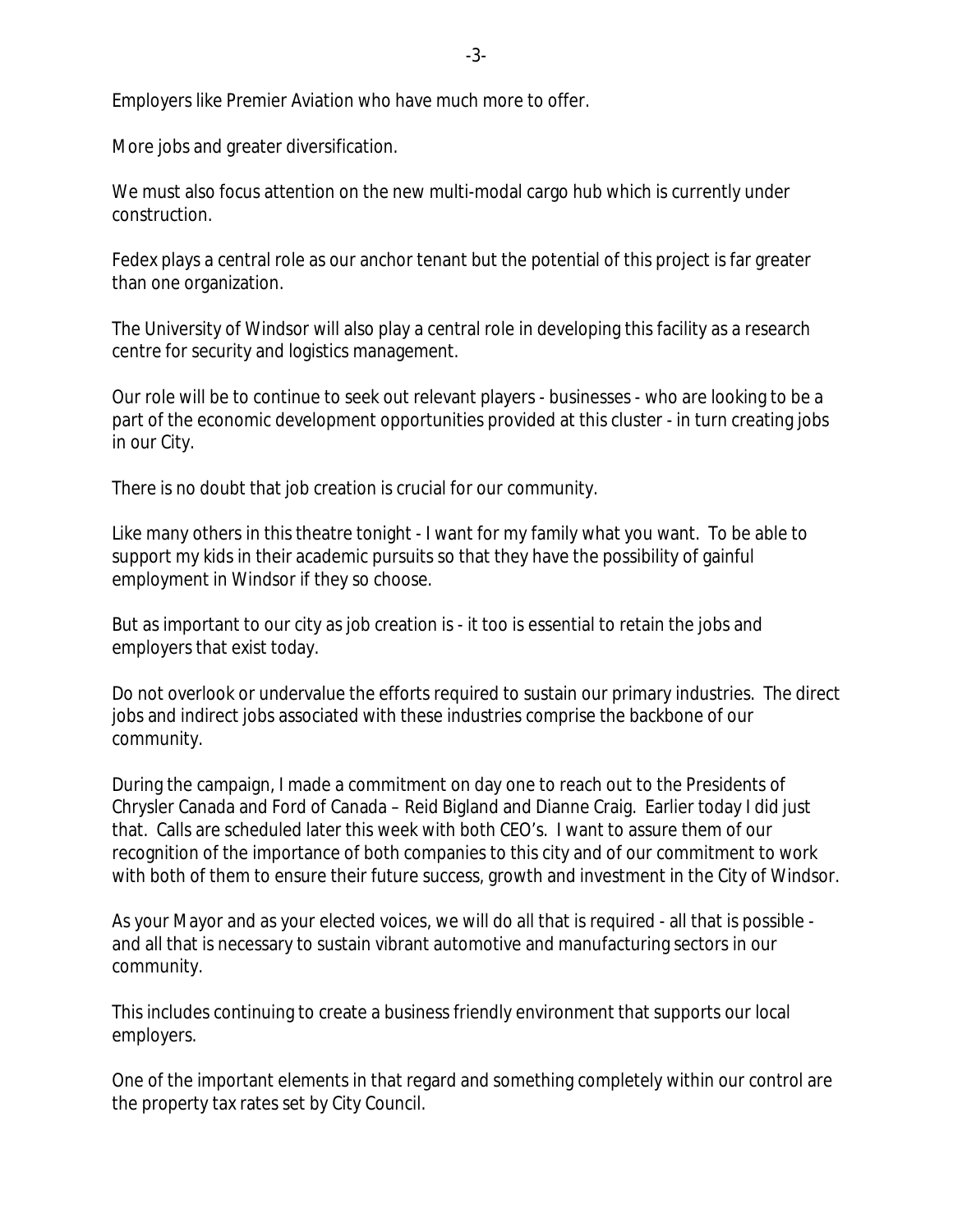As most of you are aware – we have held the line on residential property taxes for the last six years.

By doing this we have taken our city from being at 102% of the provincial average to now, only 87% of the provincial average.

We have also moved our major commercial and industrial categories to rates lower than the provincial averages.

This has made our city more competitive and more affordable when compared to other jurisdictions across Ontario.

We still have more to do.

As part of my commitment to you during the campaign I promised to deliver another budget that will hold the line on taxes. I have worked with administration to prepare a budget for City Council's consideration in early January that will freeze residential property taxes for 2015. The SEVENTH straight year in a row.

No other community in Ontario can claim to have done this.

In fact, other jurisdictions are now asking us for advice on our budgeting process.

Now you and I both know that a budget will tell you what we can't afford, but it won't necessarily keep you from buying it.

As leaders of this city we understand your desire to keep property taxes low while providing services and amenities that other great cities provide.

But our approach must be disciplined – strategic – and focused. There must be a balance among interests that are essential to the operations of all great communities.

In addition, we need to continue our focus on finding efficiencies at City Hall while looking to enhance our top line revenue number through increased assessment growth.

The combination of these two numbers are essential to our ability to maintain low tax rates for the foreseeable future.

It is doable- it is realistic – and I'm confident in our council's ability to get the job done.

There are so many exciting things happening in our city. And there is potential for many more exciting things to happen.

There's energy in our community - a desire to do more - and become stronger.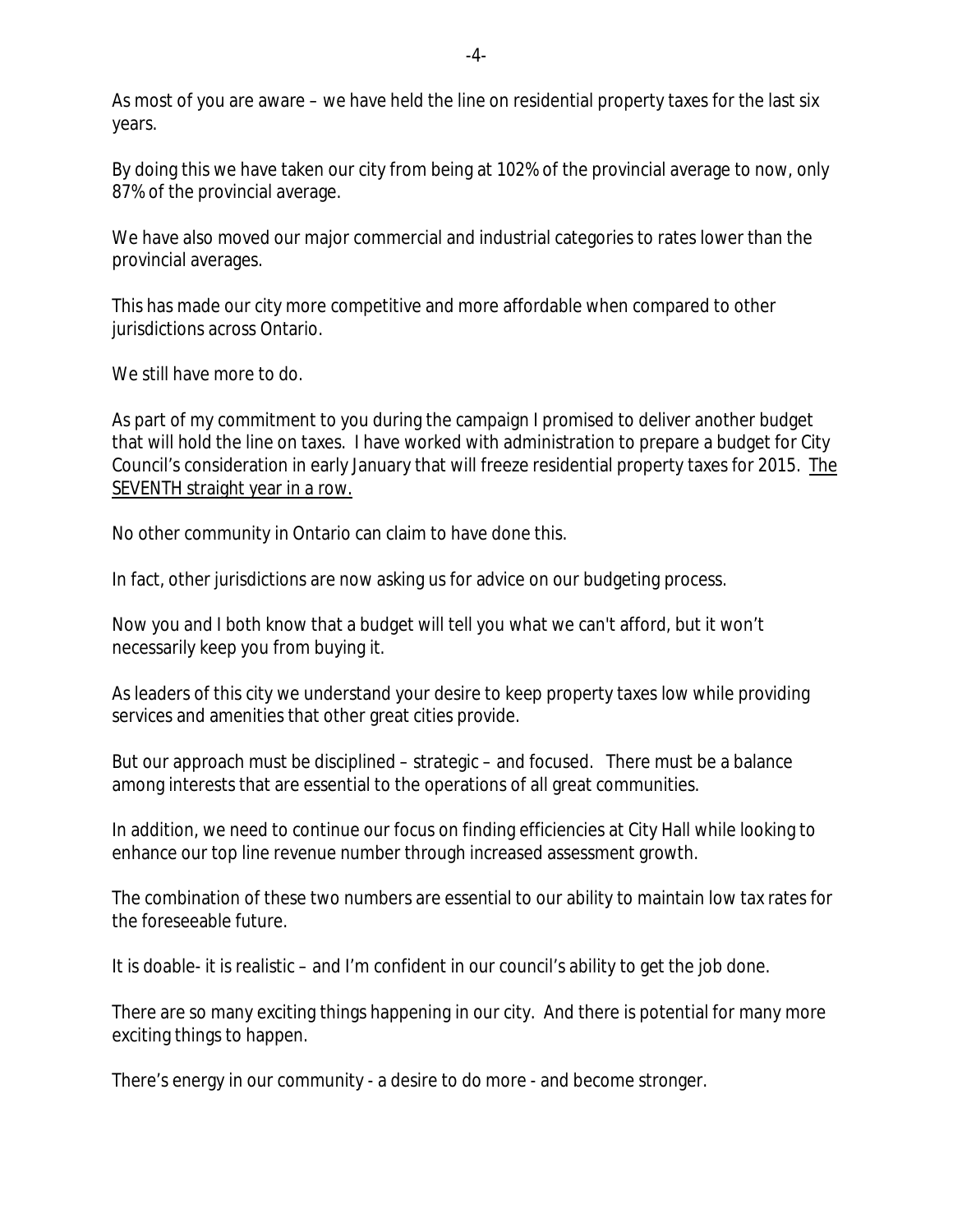I hear it from people all across the city that they believe we have come a long way and that we are on the right track.

To keep this momentum going we will need to prepare a solid plan - The bedrock of which is its financial underpinning.

All of my colleagues have ideas and visions for the future of our city - some of which were expressed during the campaign.

In addition, we have numerous plans that have been developed that need to be implemented.

Many of the recommendations in these plans cannot be accomplished in a four-year political window - but all of the recommendations can be mapped out over a longer time-frame.

We didn't complete these plans and reports to have them sit on a shelf.

You expect that we'll map out a reasonable timeline to deliver on these items.

You also expect that we'll review and analyze the various plans to ensure they are still relevant for today's needs.

Existing plans - new ideas - in a functional framework.

In early 2015 - I will be asking City Council and members of the administration to undertake a strategic planning and visioning exercise with a 20-year time horizon.

Benjamin Franklin once said - "if you fail to plan then you plan to fail".

I want my community to succeed. Council wants our community to succeed. You want our community to succeed.

The 20-year vision will provide us with a reasonable picture of where we are headed as a city.

For example, we know that our city will be unable to reach the provincial target for waste diversion unless we adopt an organics recycling program.

We know the cost of such a program is in the tens of millions of dollars HOWEVER we also know that our landfill will run out of space at some point and the cost to locate another landfill is astronomical.

The implementation of an organics recycling program is not likely to happen over the next four years but there are a series of events that could be put in place to position our community to move in that direction within the decade.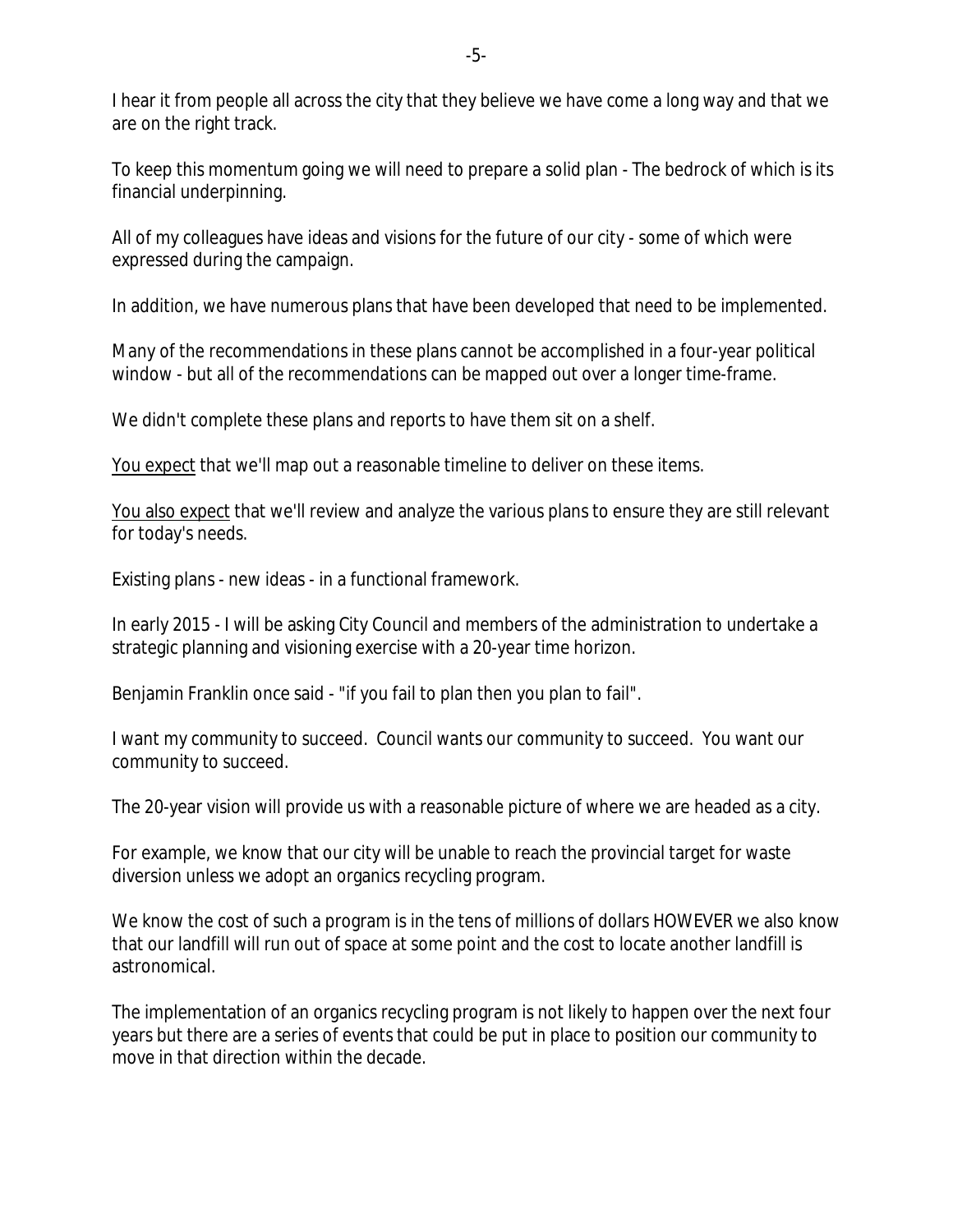Quite simply, if we don't plan for these types of projects there will always be competing matters that appear to have a higher priority when viewed on a short time horizon.

Once we have the larger vision prepared we'll need to develop a strategic plan that shows you how we'll move forward on that vision in four-year increments.

This will allow us to merge the political cycle with the business cycle.

And it isn't just about showing you how we'll move forward - you'll also have a chance to provide feedback and ideas as part of the process.

Some people have asked me - 'why are you bothering with a 20-year plan when you're only elected for four years?'

Two reasons.

First, we have a responsibility to you to ensure our community is delivering on your expectations.

The 'low hanging fruit' is easily accomplished but it's the harder-to-reach fruit that requires planning. A foundation built piece-by-piece, year-by-year, term-by-term.

Second, in order to position ourselves as a competitive jurisdiction we have to be better than our competitors - many of whom have prepared long-term plans for their communities.

Calgary completed a 100-year visioning exercise.

Vancouver, Washington – a 20-year plan

The City of Edmonton is mapping out a vision to 2040 with strategic plans and goal setting built on a 10-year time horizon.

The City of Toronto completed a 10-year liveable community plan.

The City of Copenhagen – where some of the best cycling infrastructure in the world exists – has a 15-year plan to move forward.

Our sister-city of Gunsan South Korea is implementing their 25-year master plan which includes creation of a 33km sea reclamation project among many things.

Bold – visionary – and mapped out in realistic time frames.

My challenge to this council is to continue to think big. As we tackle the important day-to-day matters, think of our city on a grand scale – as a place where people choose to live. Retirees looking to relocate, professionals, young people, business people, and families.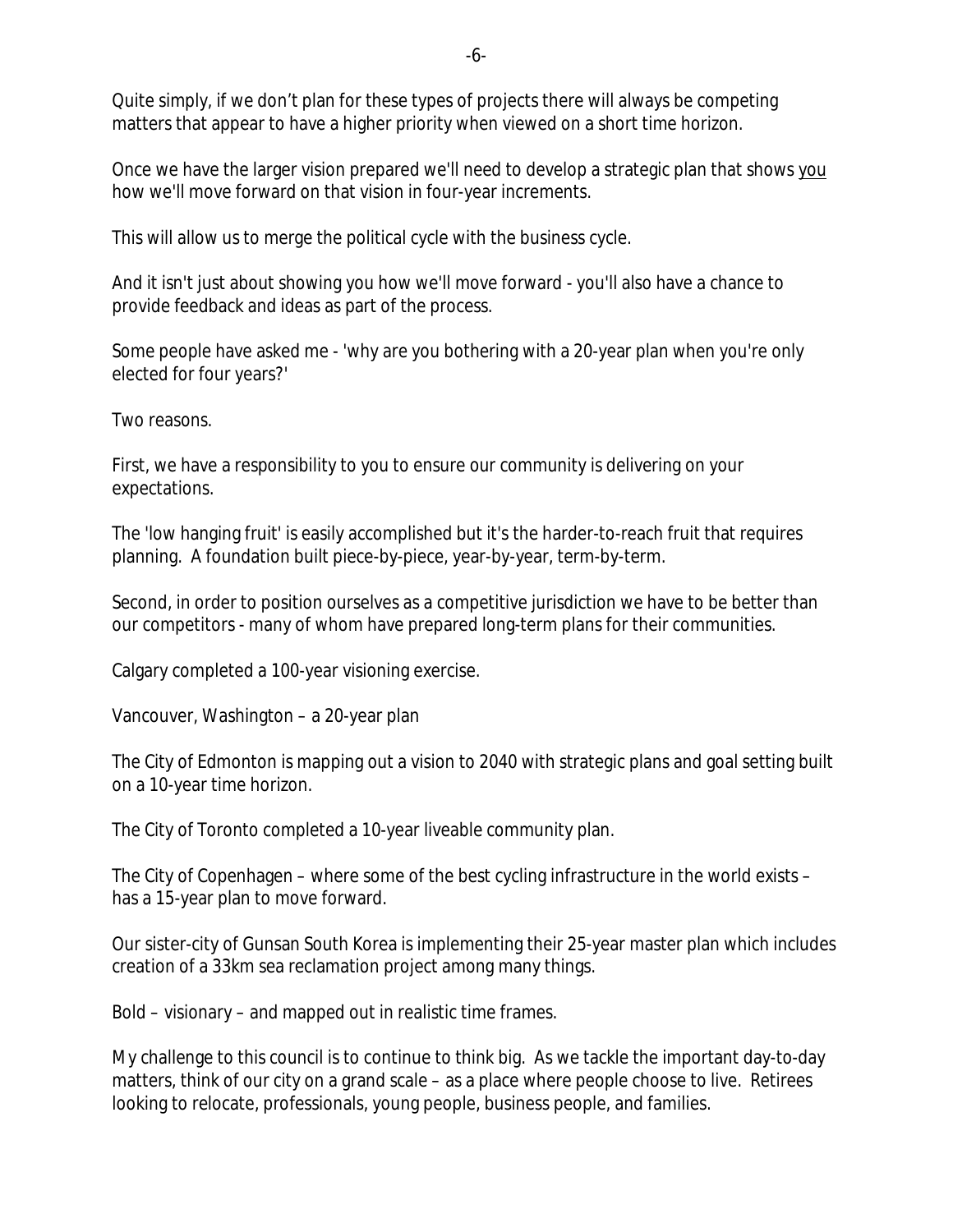Ask yourself – what motivates these different groups and how can we build a community that accomplishes two goals – to inspire those who live here now, while creating a city that generates a buzz in those who've had a chance to visit?

So much effort has been dedicated to this goal over the past eight years – but there is more work to do. A lot more work.

And although some may question the resources allocated to our sports tourism initiatives such as the Red Bull Air Races, FINA, International Children's Games, or the Ontario Summer Games – make no mistake – these are designed to showcase our community to broader audiences, in Ontario, across Canada and around the world.

They're designed to provide the Windsor Essex Economic Development Corporation with tools to use as they pursue more jobs and investment for our region. They also allow us to leverage our reach to various audiences in a way that we would never otherwise be able to afford.

This is good for our region, our city, our economic development team, as well as our team at Tourism Windsor Essex County and Pelee Island.

We will continue to work with both TWEPI and WEEDC to support their programs – including sports tourism - while working to build a stronger region in which to live.

This city council and I understand the importance of a strong region. The importance for planning, in job creation, in sustainability, transit and many other areas. And in that context I will ask council to support initiatives that incrementally build a stronger Windsor-Essex.

Although we are two separate entities - city/county, in fact we're nine separate entities if you factor in each municipality.

We will only prosper as a region when we really start working together that way.

This is not a game of 'us vs. them' but rather 'us vs. the world'. A stronger region will better position us to be competitive on a global basis.

I look forward to an open, dynamic and candid working relationship with the next Warden of Essex County.

In contrast to our regional relationships, it is also important to look at our neighbourhoods.

Sandwich Towne, Walkerville, Erie Street, Ottawa Street, Olde Riverside, and Ford City to name just a few.

Their vitality and well-being is paramount to the future success of our city.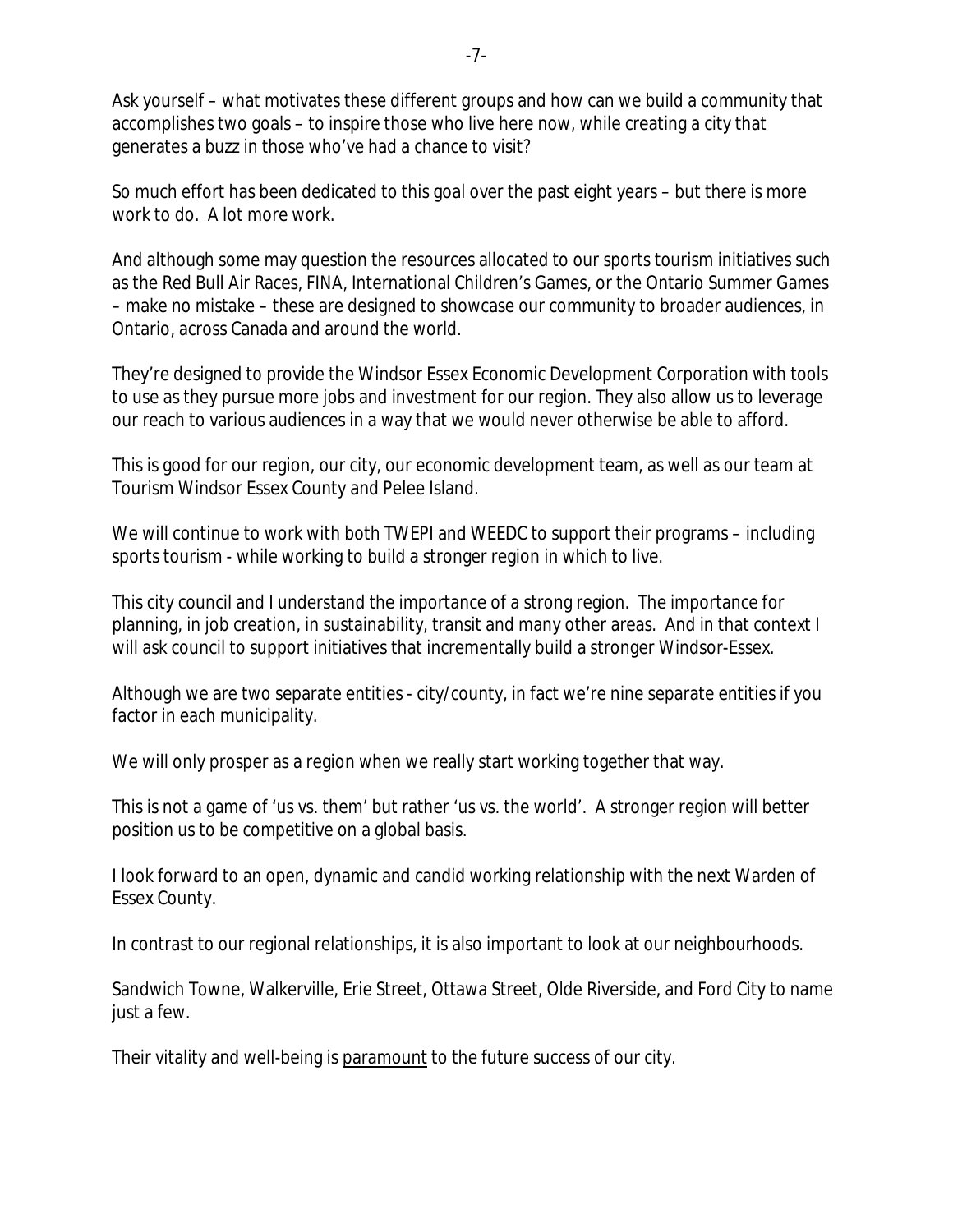Residents today are looking for more walkable, liveable communities where they don't need a car to go and buy groceries. Where they can sustain many elements of daily living within their own neighbourhoods.

Walkerville is a prime example of a neighbourhood that has blossomed and is growing stronger.

Walkerville proper, like Sandwich and Ford City, ceased to legally exist in 1935 when they were amalgamated with the City of Windsor – yet Walkerville has maintained a separate and unique identity.

As a result of the Ottawa Street market, organic growth and business investment by entrepreneurs, as well as an influx of people looking for 'livability', Walkerville has grown and continues to do so.

Other neighbourhoods in our city are eager for similar investments, and with a little help from both the private and public sectors can be better, stronger, more liveable areas than they are today.

Areas like Sandwich Towne, which was really the birthplace of our city. An area where history flows from every doorstep and street corner. A true gem in the rough, that with a little help and a coordinated plan – can become something larger than it is today.

We are making a strategic investment in the relocation of a new library to the old fire hall on Mill Street. But the municipality can't do it alone. That is why it is so important to acknowledge and support business people like Nicole Sekela, the owner of Rock Bottom, who sees the value and opportunity in Sandwich Towne and is making a significant business investment to create a micro-brewery in an old building on Sandwich Street.

This investment was supported by our municipal community improvement plan which will allow for a partial tax rebate for 10 years following completion of construction.

Building neighbourhoods – encouraging investment – supporting business with no burden to the taxpayer.

These types of incentives can play a significant role in redefining neighbourhoods and building communities.

This includes areas such as our downtown that has so much potential.

A downtown is seen as the heartbeat of a city.

We know this – which is why investments of over \$100 million were made over the past eight years.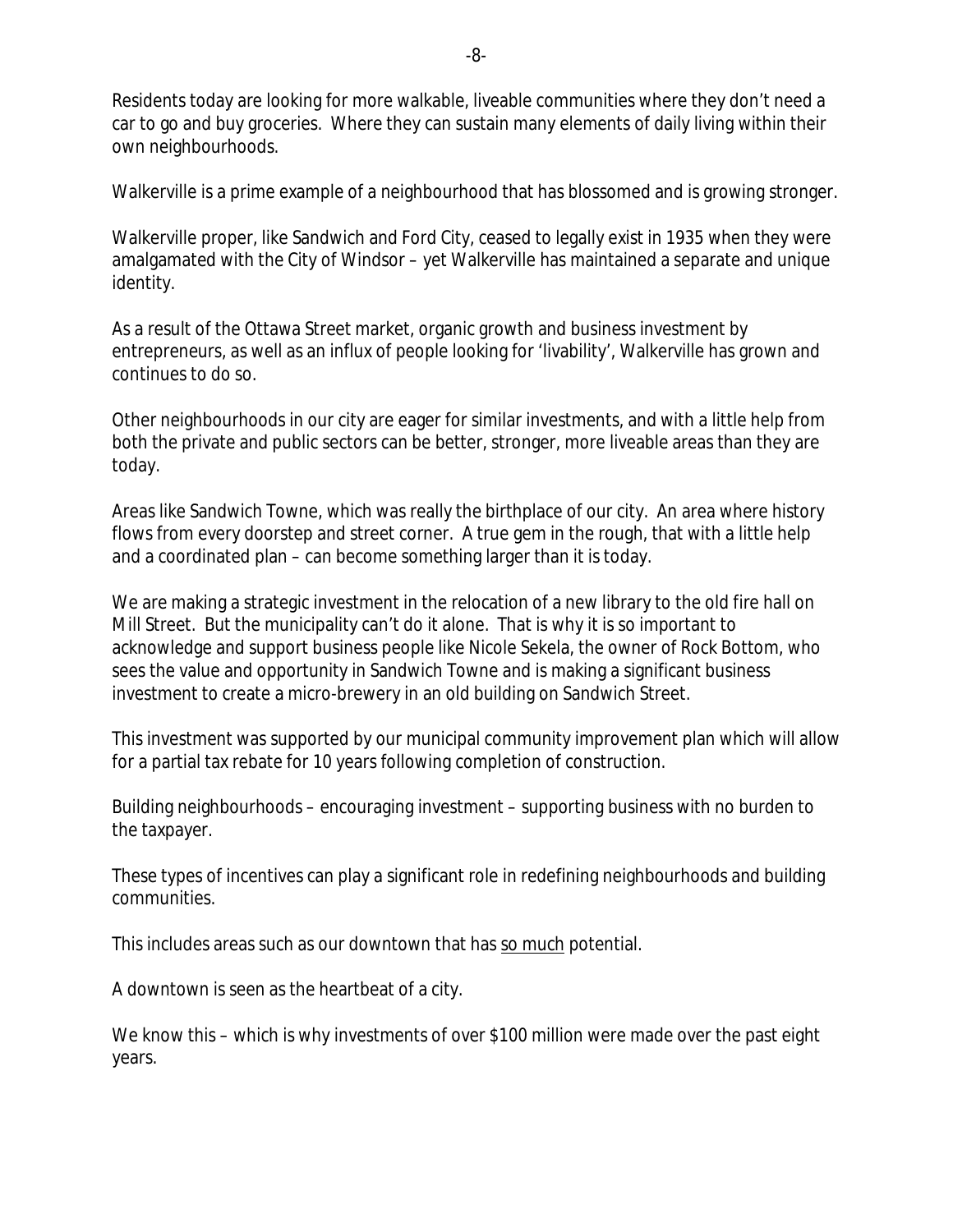Street scaping of Ouellette and Pelissier to give them a new, fresh look.

Construction of a festival plaza fitting our premier waterfront.

Creation of a new aquatic centre and waterpark – encouraging families to the core.

Purchase of the Art Gallery of Windsor building and regaining control of the Capitol Theatre providing permanent homes for two of our important cultural assets.

Jane Jacobs who was one of this century's pre-eminent authors on planning and city development once said – "You can't rely on bringing people downtown – you have to put them there."

To that end we created strategic partnerships with the University of Windsor to transfer the historic armouries building and assist in a plan that will see that building transformed into a new school of music along with the full reconstruction of the former Windsor Star building into a new faculty of social work just across the street from where we are tonight.

This partnership will put a thousand students into the downtown core and will act as a catalyst for private sector investment in our downtown.

This is a transformational partnership that will create dividends beyond our investment. Yet there is still more that we can do.

I look forward to working with the University's President - Dr. Alan Wildeman along with leaders at St. Clair College to continue building strong academic partnerships that leverage resources and help transform our city and its downtown.

Strong partnerships are essential to successfully running our city.

These partnerships exist in many forms including those with labour unions that represent many of our employees.

Having spent the past eight years at City Hall – and having had an opportunity to work with many of our staff members, I can tell you we have one heck of a team.

Tonight I commit to you and to our employees that I will listen. My door is open. I am interested in your opinions, your ideas, and your feedback. Together we will build a stronger city. That goes for CUPE, WPFFA, WPA, ONA, Transit and CANUE.

I understand that friction slows down progress. I also understand that collective bargaining often takes an adversarial tone.

Within the next 4 years, every contract with every bargaining unit at the City of Windsor will expire.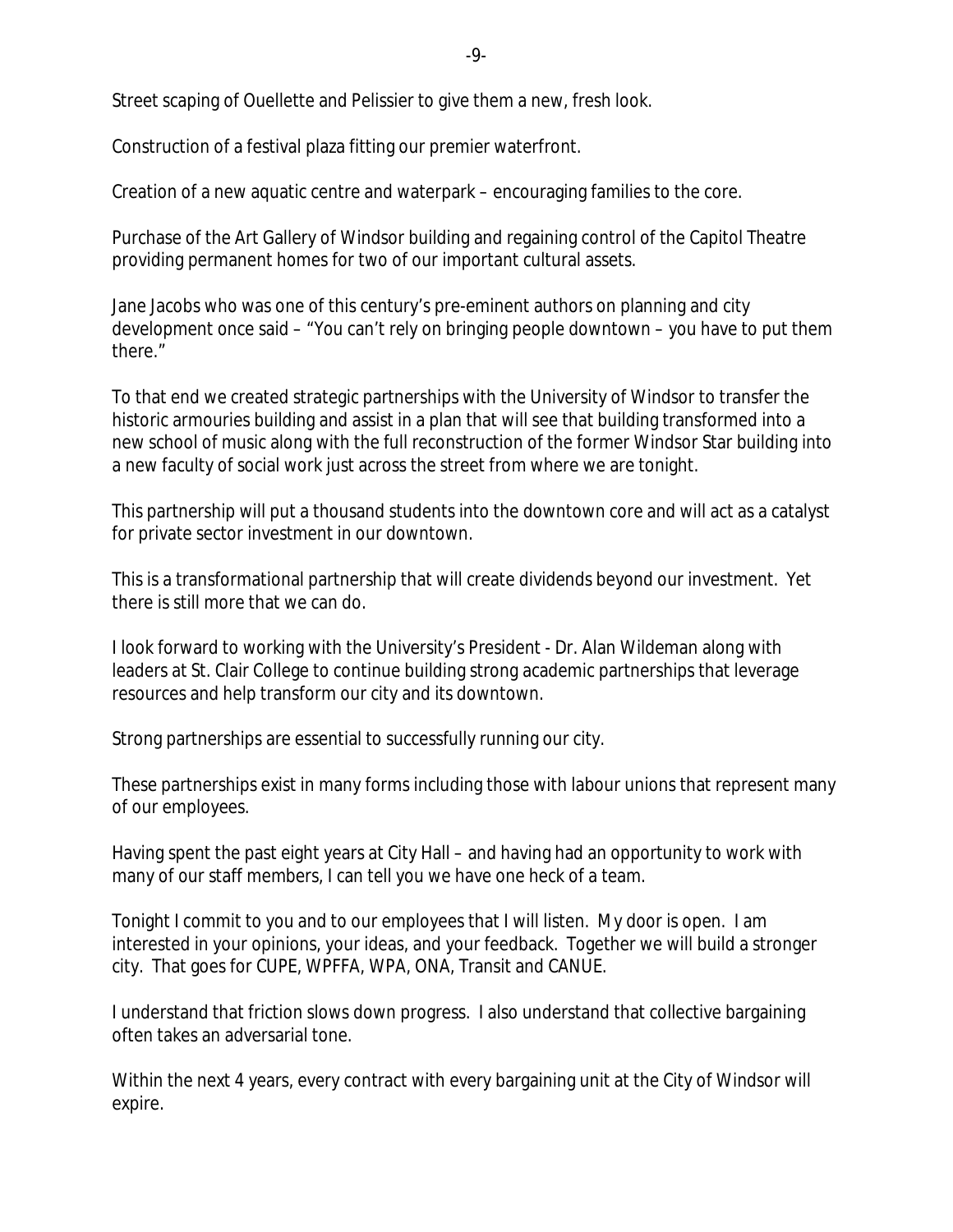I want all of our bargaining units to know that, as Mayor, I will take an active role in ensuring that all negotiated agreements are fair – fair for our employees, but most importantly, fair to our major shareholders, the taxpayers of the City of Windsor.

This will require good leadership on both sides – with a willingness to find creative solutions – and an acceptance that the status quo isn't a starting point but something that you just saw in the rear view mirror.

As a city we want to support our star performers. Develop those with potential to build up our bench strength. We expect a lot from you but at the same time, we're prepared to support you to be successful.

We've seen what a good team can deliver over the past eight years.

That team knows that there is no room for mediocrity. They want what each of us on this stage wants - employees who are engaged in their jobs and most of all employees who want to succeed professionally - and see our city succeed at the same time.

While we strive for positive employee relations we are often working in a fractured system.

As with all municipalities in Ontario we suffer from a provincial arbitration system that fails to recognize ability to pay as well as differences among municipalities. Accordingly, we will continue to pursue a provincial remedy that deals with the fractured arbitration system that exists in Ontario today.

Moreover, I along with Mayors from across Ontario, will continue to pursue a solution to the problems created by the *Police Services Act* related to suspended officers. The cost burden for municipalities is large and there is a strong recognition that the system is totally lopsided against the interest of taxpayers.

Change must come that balances everyone's interests.

I believe our human resources are a vital asset for our city. But to remain that way, we must also reflect the diversity of our community – the fourth most diverse community in Canada.

With that designation often come challenges in understanding different cultures and accepting that, their way, may be different from our own.

But more importantly – comes the opportunity to learn – to grow as a community and to appreciate that our cultural diversity actually makes us stronger.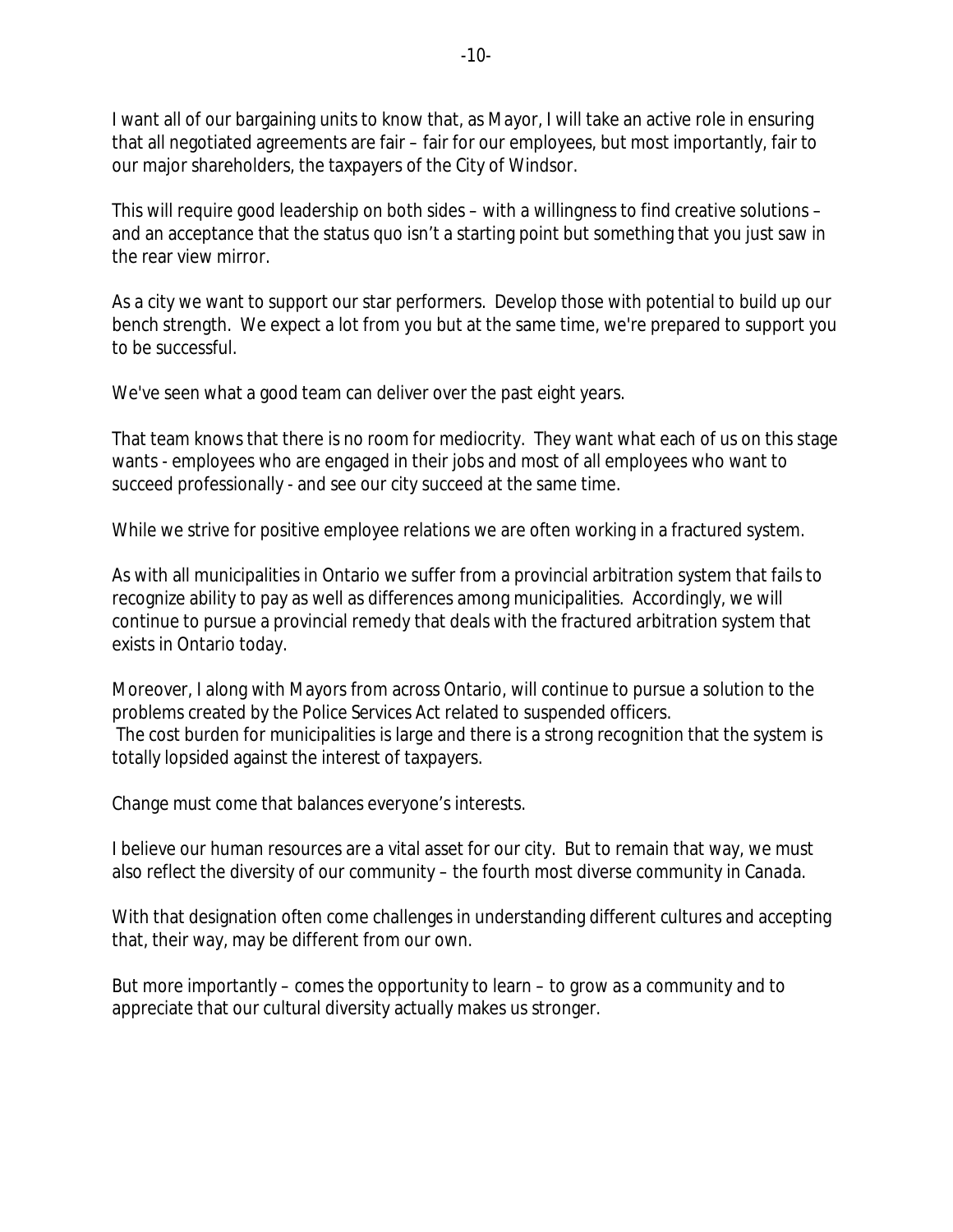We have an opportunity to better reflect our City's cultural diversity in our own workforce at City Hall - and we will do so over the next four years as 450 staff members become eligible for retirement.

Our course of action over the next four years will be strategic - focused and deliberate.

A business approach to running City Hall.

That is what you expect from us and that is what we will deliver.

The bar has been set high – and we – with our own style and approach – will move it even higher.

I look forward to collaborating with you. Engaging with you. Hearing your ideas and vision for our city.

We could build Windsor alone and it might be good. But if we build a better Windsor together then it will be great.

We are a city with a rich history.

Recently I purchased Dan Wells' and Craig Pearson's new book – 'From the Vault'. A series of photographs of our community from the distant past to 1950.

As I flipped through the extensive collection of photos I was inspired by how far we've come.

And when I looked at the faces of Windsorites in those old photos – I could see the passion and energy they had for our city back then.

I could see the smiles and almost hear the laughter of those swimming at Ford City Bathing Beach.

I could see the resolve in the faces of the men striking Ford Motor Company for 99 days in 1945.

I could see the sheer determination of those who built the Ambassador Bridge and Windsor Detroit Tunnel – engineering marvels of their times.

And I saw the desperation on the faces of those struggling through the Great Depression.

Each one of those pictures was a relative, a friend, or neighbour. And the stories they tell us today are more legendary than they must have seemed at the time.

But each of them has woven a stitch in the fabric of time in our city's history.